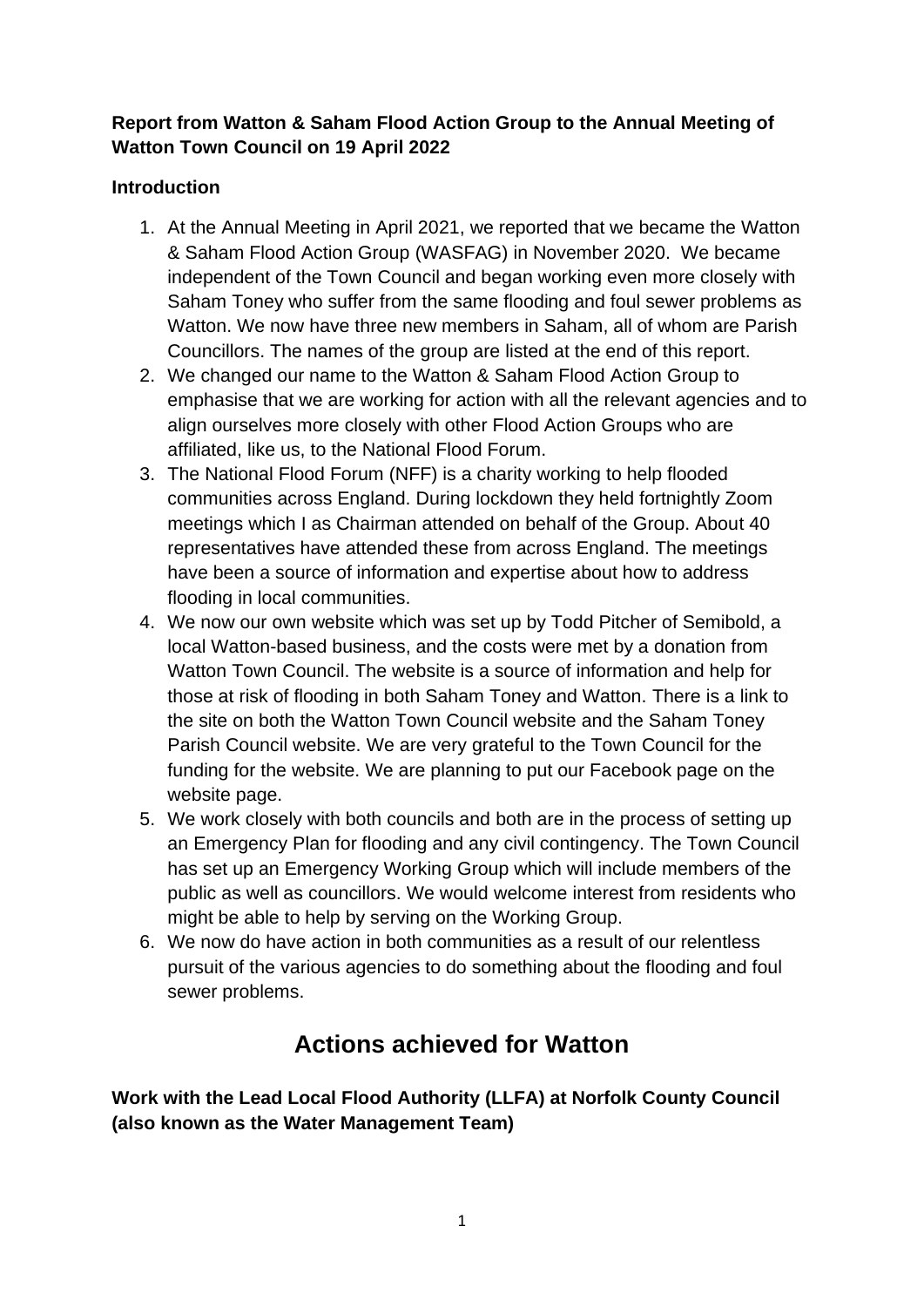- 7. Watton and Saham were chosen in February 2021 as one of the first 16 areas in Norfolk affected by flooding to receive support from Lord Dannatt's Norfolk Strategic Flooding Alliance (NSFA). The County has put aside a sum each year to support works in these areas.
- 8. Norfolk County Council have commissioned WSP Engineering Consultants to undertake a study looking at potential options to reduce flood risk in Watton. WSP have completed phase 1 of the study where information was gathered to understand areas that have flooded in Watton as well as areas at risk of flooding from surface water in future events. Through collaboration with the Group and other partners they have identified 6 flood zones or hotspots where the highest number of properties at risk are located and where potential investment will have most effect. WSP are now investigating options to reduce flood risk in the town by coming up with a long list of mitigation options (Phase 2) and these will be scrutinised before going to options modelling of a short list to understand benefits and economics. It should be noted that the success of the scheme will likely depend on Norfolk County Council being able to secure funding from third parties
- 9. The officers from the LLFA plan to consult WASFAG towards the latter part of April on the long list of options and what they think are the goers for stage 3 (Options Testing). The long list has recently been reviewed to make sure they hadn't missed any opportunities at the 6 hotspot zones. WSP are now making those changes and once the plans are reissued the LLFA will send them to us and others for comments. The lead officer will then set up a signoff meeting for Stage 2 with stakeholders to go through each of the areas and agree which options we move forward with.
- 10.The Water Management Team at the County Council have been successful in gaining access to more funds from the Department for the Environment, Food & Rural Affairs (Defra) and the Environment Agency. They joined with Suffolk County Council and they are one of only 25 regions across England to be given £6m over 6 years. The Norfolk project is "to work with rural settlements in Norfolk to capture and re-use flood water." The initiative is called Reclaim the Rain and we applied on behalf of Watton to try and secure £1m in funding to help with flood mitigation in the town.

### **Work with Norfolk County Council Highways Department**

- 11.We have also worked closely with NCC Highways department. They have improved the drainage in Jubilee Road by adding more capacity and ensuring that the outlet to the watercourse in the Wick Farm field is clear to run.
- 12.They have also helped us trace their drainage and other drainage in Swaffham Road from the roundabout to the bridge. As part of that they surveyed the system at the roundabout and discovered a large tank underneath the centre of the roundabout which was partially blocked by a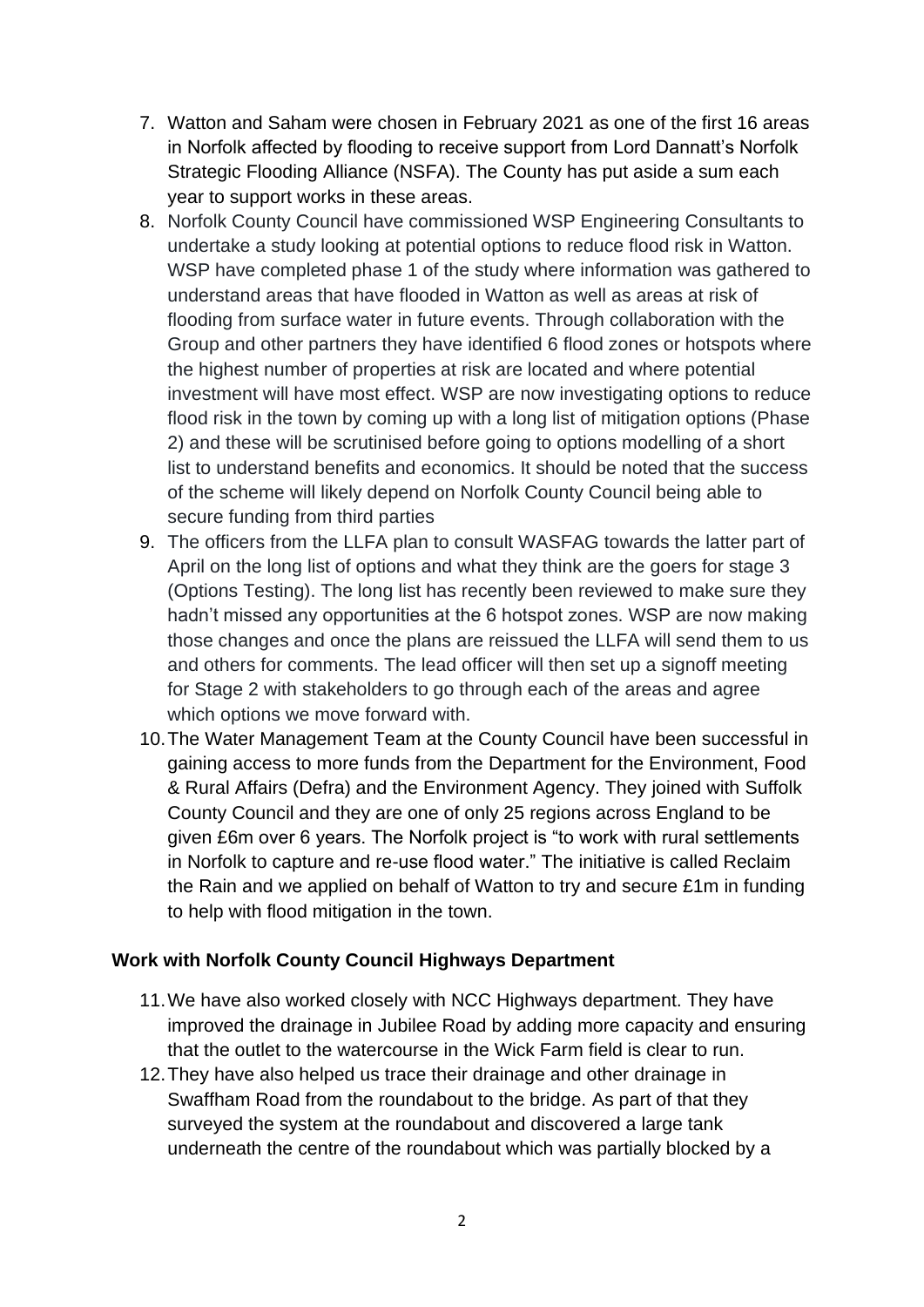large piece of tarmac which they removed. When there is a significant rainfall, the Group will visit the roundabout to see how well the drainage is working.

- 13.They have jetted the culvert that leads from the ditch at the end of the Bridleway next to Swaffham Road to the Brook so that it now runs clear. They have also traced other culverts connected to this. With the help of local residents who have lived in Swaffham Road for many years, the Group have learned about ditches that have now been filled in and may also be contributing to the flooding on Swaffham Road.
- 14.The Town Council also gave us a donation to employ a specialist drainage consultant from Amazi Consulting in Ipswich to survey the row of cottages built in the 1700s which have flooded three times. She has written a report and the Group are still working with Highways, the LLFA and Anglian Water to work out what is best to do to alleviate the flooding in the road. The Group are very grateful to the Town Council for this donation which is to benefit all the residents of Swaffham Road and not just those in the terrace.

#### **Work with Anglian Water**

15.Anglian Water are committed to removing surface water from their foul sewers as this causes problems at the pumping stations and then residents' toilets and showers back up. They are working with both the LLFA and Highways on this as partners and have input into the WSP project. We are waiting for confirmation of significant investment in their infrastructure over the next few years.

## **Actions achieved for Saham Toney**

### **Work with the LLFA at Norfolk County Council (also known as the Water Management Team)**

- 16.Twenty leaky dams have now been installed on land above Saham Hills as a result of collaboration between several landowners and Norfolk County Council. This is split between the two watercourses that head South towards Saham. Landowners supplied materials for all of the leaky dams. Seven of the leaky dams were installed by the landowners with installation of a further thirteen funded by Norfolk County Council. These leaky dams are designed to slow the flow and gradually store a proportion of runoff during heavy rainfall events. These features will help reduce the frequency of flooding in Saham Toney downstream but further intervention will be needed to complement them.
- 17.Thus, Norfolk County Council are now working on Phase 2 of the project exploring options to attenuate water in the mid catchment region just upstream of the village. WSP have built a hydraulic model to test the Phase 2 basins to see their potential and what standard of protection they will afford to those downstream in the village. The options currently consist of large ponds/wetlands and the aspiration is that they are multi-faceted i.e. provide biodiversity net gain but others could be added if feasible. Any construction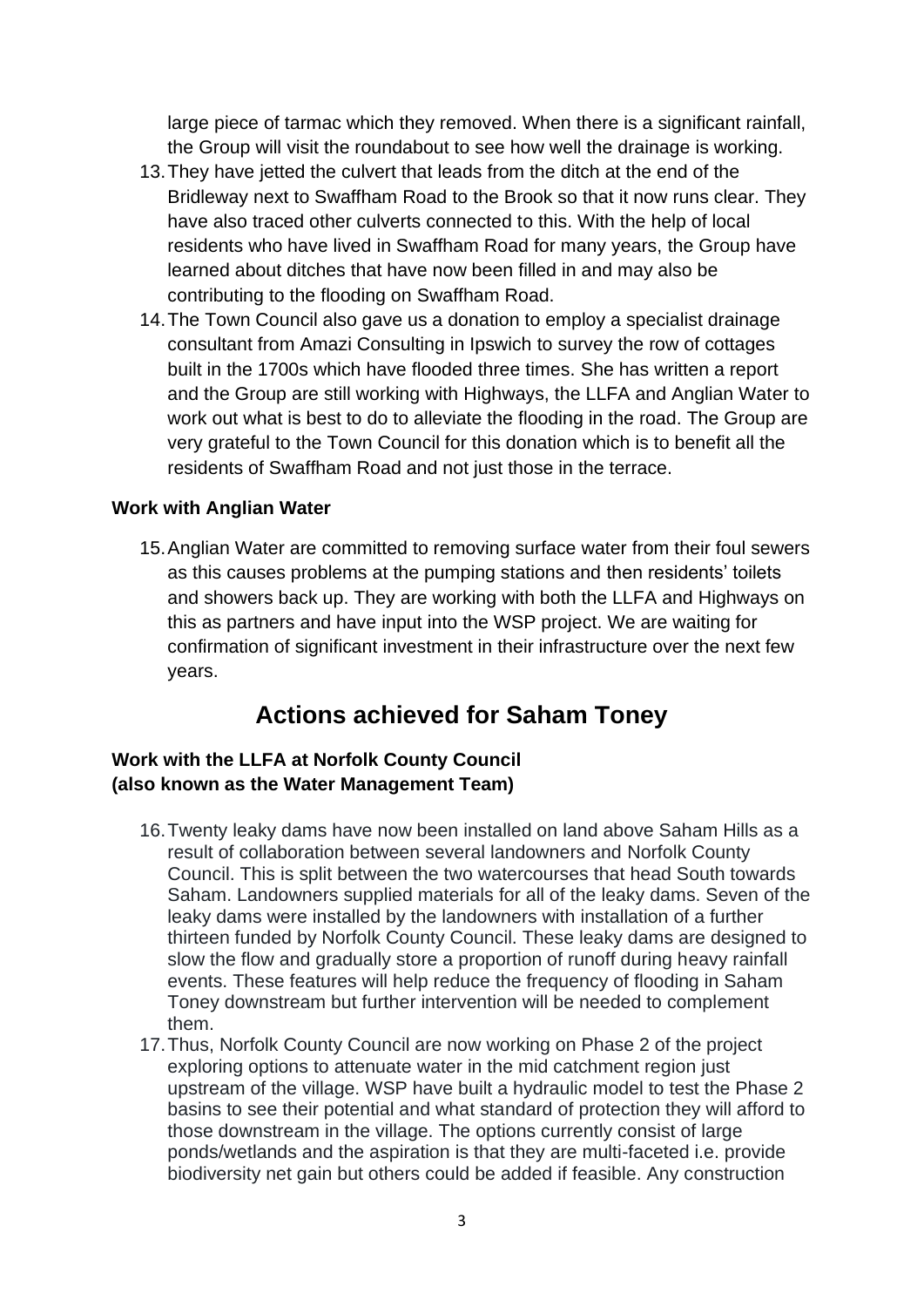will be dependent on obtaining funding from the Environment Agency and on landowner agreements.

#### **Work with Norfolk County Council Highways Department**

18.The officer leading the work wrote:

*"Norfolk County Council teams have been working on all the flooding issues that accrued across Norfolk in these unprecedented times. Due to homes being flooded we had to prioritise accordingly.*

*Norfolk County Council have committed a lot of time and resource to Saham Toney. We currently have three large schemes underway. We have just finished Ploughboy Lane and are about to finish Pages Lane. Next week we are finishing work off at Richmond Road to eliminate the ongoing flooding issue. These three schemes come to a total of £140,000. We have been working with your County Councillor, the Parish Council and also the Watton & Saham Flood Action Group response to the flooding from last year.*

*We are working with all the mentioned groups to encourage more landowners to keep their ditches clean.*

*As you will understand this has been a terrible year for flooding throughout Norfolk. We have had to look at each request individually and prioritise accordingly."*

#### **Work with Anglian Water**

19.Anglian Water have jetted and cleared all their foul sewers and installed nonreturn valves for residents where appropriate. Residents should report to the Parish Council when they experience problems as the Flood Action Group can have these investigated in the context of the AW network in the whole village.

#### **Work with landowners responsible for ditches and watercourses**

20.The Parish Council with support from the agencies have been persuading landowners to clear their ditches and watercourses. Much has been done, but there are still more to be cleared.

## **Actions relating to both communities**

21.As appropriate, the Group make representations on Planning applications where there is a risk of flooding and we also speak at the Planning Committee. We are unable to stop such applications if the Lead Local Flood Authority approves the applicants' drainage strategy. But we follow up with the developers when they present their drainage plans for the relevant planning condition to be discharged and we now follow up to see if what was planned is actually what is put in place. So for the Barrett's site on Thetford Road we